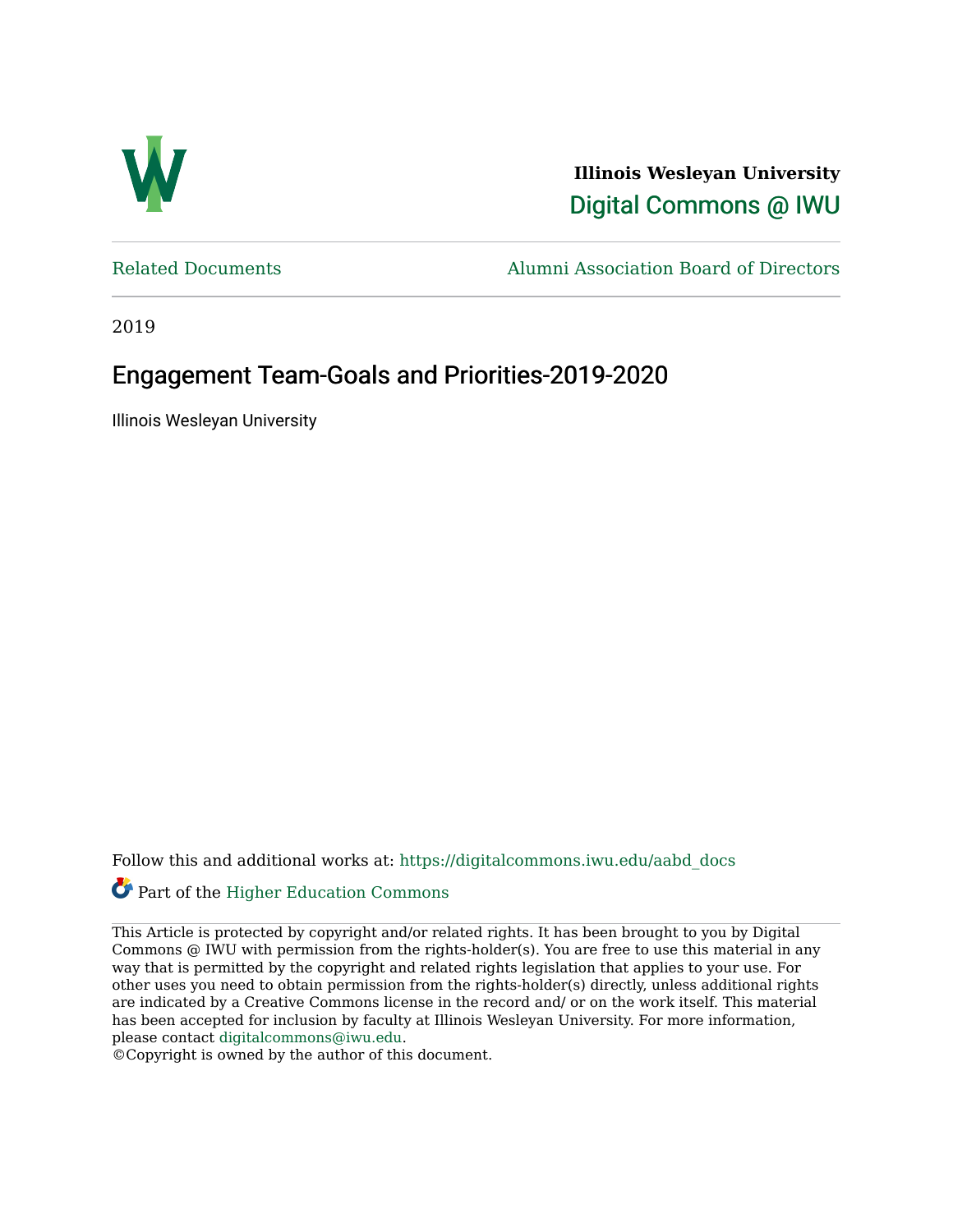**Vision:** With core values of excellence through education, communication, and community, the Office of Alumni Engagement develops programs and services that empower the Titan Community (alumni, students, parents, faculty, donors, and friends) to grow and strengthen relationships and build a legacy of service and investment in support of Illinois Wesleyan University.

**Mission:** The Office of Alumni Engagement in partnership with the Illinois Wesleyan University Alumni Association serves the Titan Community by creating meaningful opportunities for connection and philanthropy through purposeful experiences that increase engagement and participation which inspires loyalty to the University.

#### **Overall Goals and Priorities**

Improve overall service to internal and external partners by offering assistance throughout the engagement process and being proactive in how opportunities are managed. We will focus on 1) Experience; 2) Volunteerism; 3) Communication; and 4) Philanthropy in tracking engagement.

- 1. Set administrative and programmatic infrastructure to support inclusive alumni engagement through full cycle of interaction
	- a. Develop vision and mission with outline for alumni engagement model
	- b. Create process and procedure for alumni engagement model
	- c. Work with Advancement Operations to fully develop alumni engagement model for tracking and scoring alumni participation
	- d. Support on-campus partners in facilitation of alumni engagement
		- i. Meet with academic and administrative departments to outline partnership and alumni volunteer opportunities
		- ii. Create and manage ongoing programs to engage alumni
- 2. Partner with Alumni Association Board of Directors (AABD) to increase alumni involvement
	- a. Align AABD structure, goals, and priorities with University and Engagement Team (where applicable)
	- b. Utilize AABD to advance conversation and improved involvement of alumni in University activities (where appropriate)
	- c. Encourage AABD to connect with a broader audience of alumni through affinity group and committee programming; and, in general interactions
	- d. Restructure regional programming to empower alumni volunteers with a focus in Illinois
	- e. Use AABD to garner more alumni participation in Admissions Recruitment program
	- f. Involve AABD in various annual giving programs to help improve alumni participation and support for the University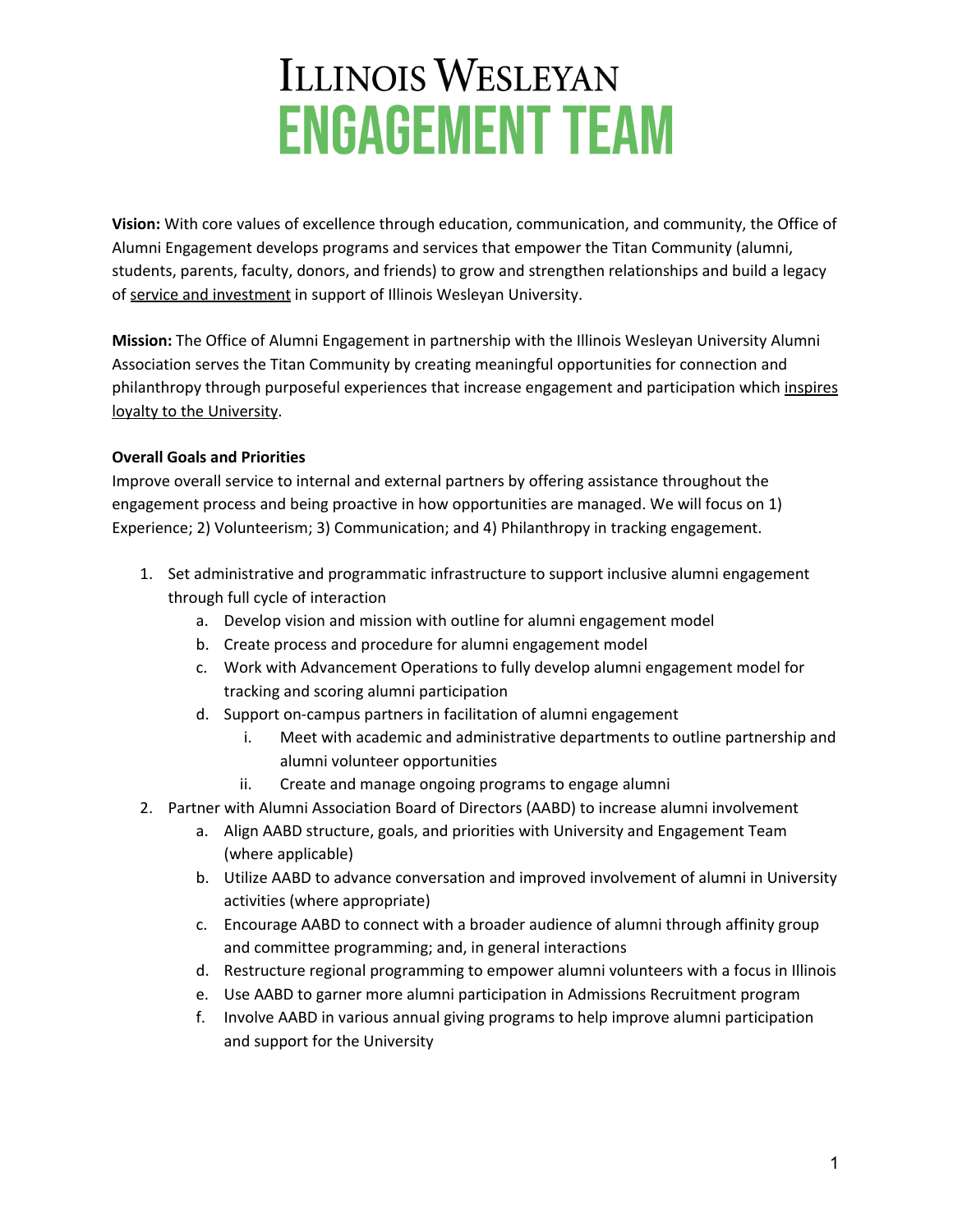#### **Overall Goals and Priorities (cont'd)**

- 3. Develop strategies and tactics to meet and exceed \$3.1M unrestricted giving goal
	- a. Create segmentation of data beyond behaviors to include affinity/loyalty approach
	- b. Develop a pipeline of donors that follows pattern of Advancement Officers donor segmentation
	- c. Focus on Leadership Donor level giving to the University
	- d. Improve overall messaging and stewardship of gifts
- 4. Annual Giving
	- a. Track donor progress with entering donor status and baseline numbers
	- b. Focus on retention, reactivation and acquisition
	- c. Develop donor populations in addition to segments
	- d. Write solicitations that resonate with donors through affiliation, affinity and/or designation - no more boilerplate messages!
	- e. Regular status assessment to incorporate adjustment plans and A/B testing
	- f. Develop leadership donor strategy focused in Illinois (Chicago) based on capacity and giving history
- 5. Alumni Engagement
	- a. Work with Alumni Association Board of Directors to assure alignment with University
	- b. Review regional programming to focus more on Chicago region develop programming in various areas including city and suburbs with dynamic content and speakers. Continue programming in other key regions based on wealth screening and intel from Advancement Officers
	- c. Empower Regional Alumni Chapters and other groups to autonomously sustain programming on a regular cadence; provide infrastructure to support activities
	- d. Ensure events are marketed and branded effectively from conception to execution
- 6. Engagement Communications
	- a. Create centralized and focused communications process for Advancement department
	- b. Develop and manage projects for messaging, branding, and effectiveness through various distribution channels
	- c. Be more targeted, intentonial, and specific with messages and be sure to integrate various programs through all channels
	- d. Work with campus partners (academic and administrative) for inclusion in messages
	- e. Work with AABD and alumni volunteers to ensure alignment with University and departmental goals
	- f. Develop analytics to track and measure all communication strategies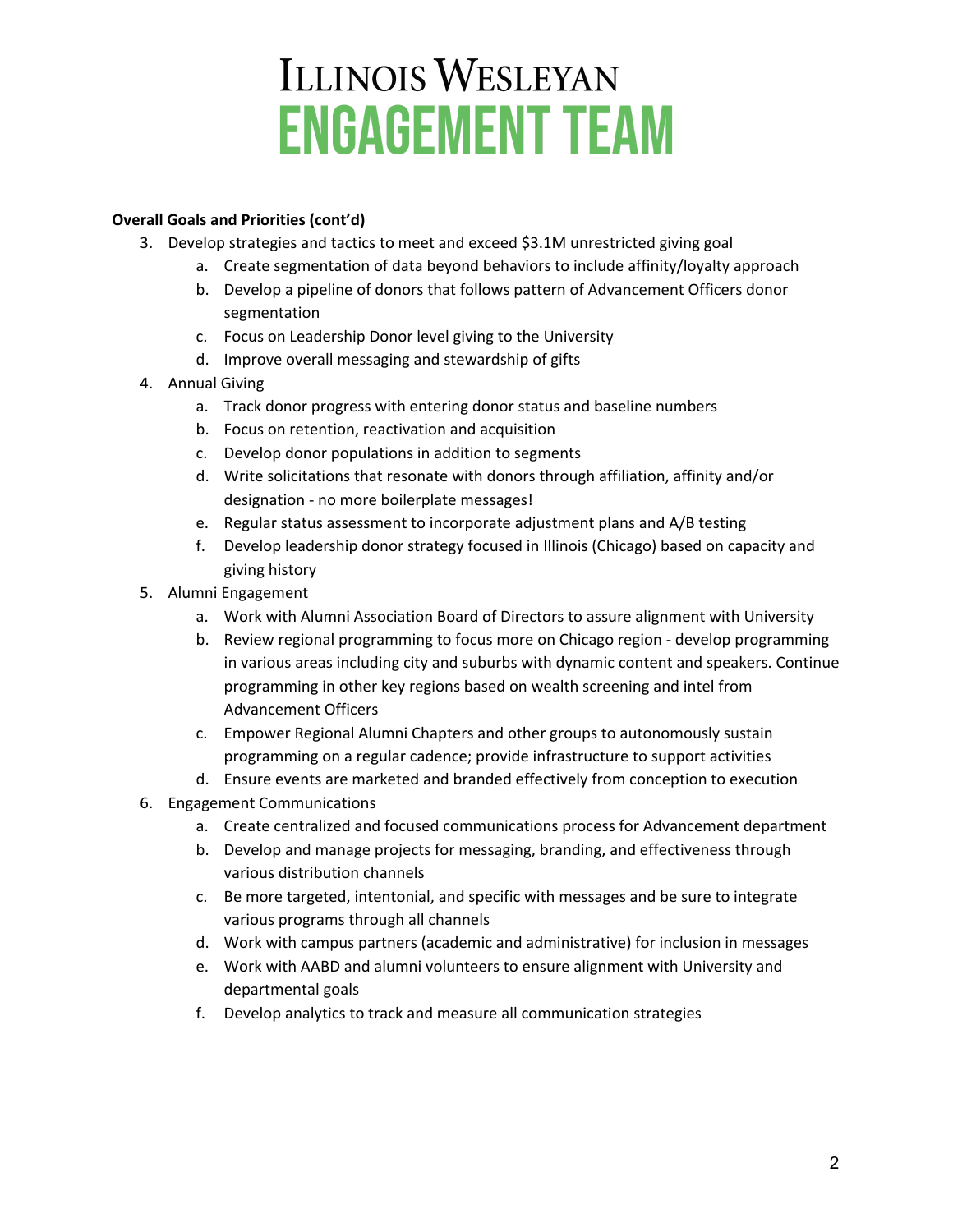#### **ANNUAL GIVING GOALS/WORK PLAN**

**1. Annual Giving:** Incorporate strategies and tactics that helps to achieve the University's unrestricted goal of \$3.1M. Create targeted messaging to alumni, parents and friends based on the qualification of retention, reactivation, or acquisition. Be reactive throughout the fiscal year and adjust appeal frequency and message based on donor response.

**Metric(s):** Improve alumni participation to at least 20% (from 16%); with efforts to get back to 22%. Reactivate 10% of lapsed donors and create specific appeals to acquire new donors. Spend 90% of our time, dollars and effort working to retain donors. **Outcome:** Send timely, concise and memorable correspondence and solicitations that resonate with donors based on both giving history and affinity. The primary focus is to increase dollars in the door; with an effort to acquire new donors and increase the total number of donors.

**2. Fiscal Year/Calendar Year End:** Utilize successful appeals from FY18 while incorporating fresh, creative appeals using new channels (non-letters). Start writing the FYE plan in May and the CYE in November.

**Metric(s):** Have any additional data requests or changes submitted at least two months in advance. Incorporate A/B testing. Solicit classifications rarely reached, such as 'in memory'/'in honor' or one-time donors. Improve campaign dollars in the door by 10% over FY19.

**Outcome:** Using a strategically crafted plan, the FYE and CYE campaigns will result in gifts to IWU that otherwise may not have happened. Continually evaluate efforts to retain donors from FY19, while reactivating lapsed donors and acquiring new donors.

**3. Leadership Donors:** Develop leadership donor strategy focused in Illinois (Chicago) based on capacity and giving history.

**Metric(s):** Determine number of 'unassigned AUX' donors after MGO prospect review. Assess overall portfolio of leadership donors and baseline of giving to move to the next level of giving.

**Outcome:** Portfolio management determined by number of prospects - using personal contact as a strategy for increased leadership gifts such as scholarships (annual and multi-year) and other opportunities. This should result in moving donors through the pipeline to assigned status.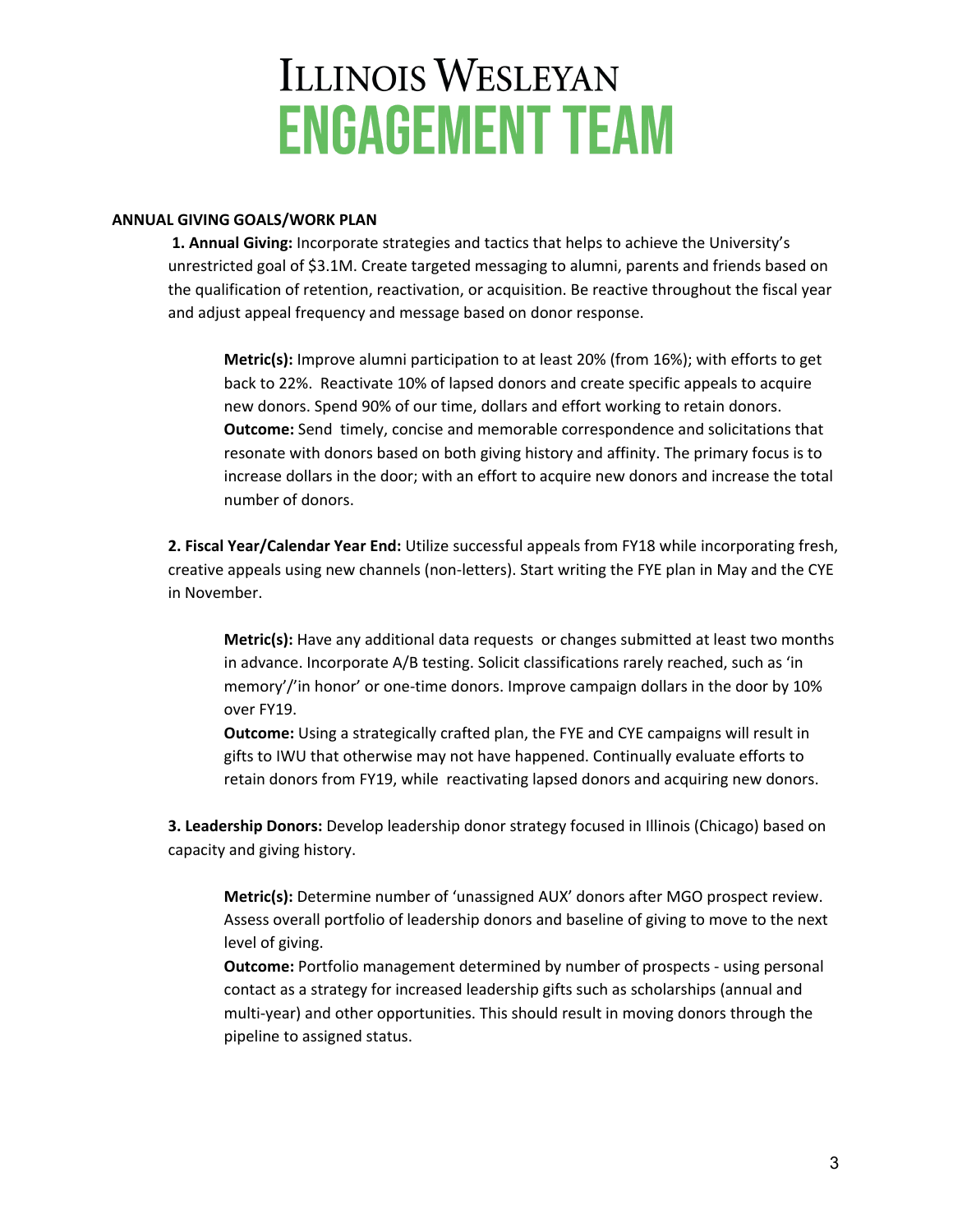#### **ANNUAL GIVING GOALS/WORK PLAN (cont'd)**

**4. Reunions:** Reconstruction of reunion programming with the *primary emphasis on giving*; secondary purpose of engagement. Heavily market program to reactivate lapsed donors and acquire first-time donors. Work with MGOs to identify CORES in reunion years who can give a major gift or planned gift.

**Metric(s):** Increase committee involvement, marketing efforts and early identification. Each class will have a giving goal and expectations based on quantifiable data discussed with MGOs and leadership. Assess each class giving level to determine achievable and elevated goals. Implement five year giving program for 50th year class reunion beginning with 46th year.

**Outcome:** Through increased participation we expect an organic increase in giving. Also expected is strategic conversation with CORES who will be encouraged to make large gifts for their reunion year or set planned giving.

**5. All In For Wesleyan:** Use the successful formula from 2019 to try to achieve the highest revenue generating event ever. Increase awareness on campus of this event with both faculty and students. Create a lounge atmosphere at All In headquarters to promote participation from alumni and volunteers. Possible beta test with various departments on campus for designated giving.

**Metric(s):** Raise \$500,000 on event day. Retain donors who historically give on All In, reactivate donors who have lapsed and craft specific messages to acquire first-time donors. Increased opportunity for giving with departmental designations. **Outcome:** Increased footprint of All In for Wesleyan to reach new donors as well as convince current donors to give an additional gift. Greater involvement from campus community.

**6. Phonathon:** Use Slate to manage the phonathon in FY20 to create seamless process in tracking to database. However, there will be manual dialing for fall semester (until Telefony is launched for Slate).

**Metric(s):** Raise \$100,000. Use the phonathon calls to provide information about upcoming events on campus and other stewardship efforts.

**Outcome:** Develop alternative strategy to determine ways to improve possible shortfall of dollars in the door. Such as creating the first phonathon webpage. Work with Advancement Operations for spring to use Telefony (Slate) automated dial.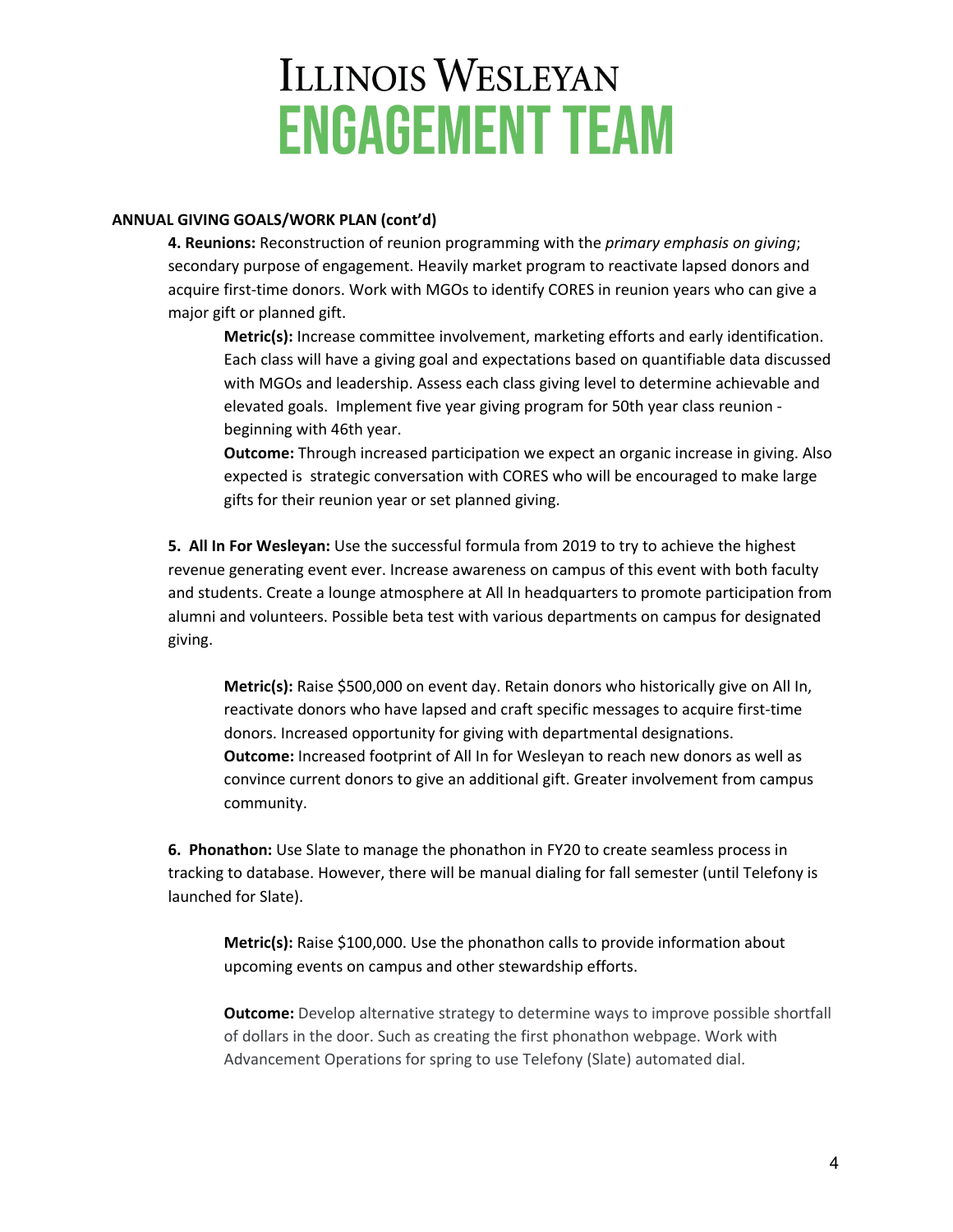#### **ANNUAL GIVING GOALS/WORK PLAN (cont'd)**

**7. Loyalty Society:** Rebrand and restructure Loyalty Society program with 1) name that resonates with IWU (i.e. 1850 Society); 2) create meaningful incentives and benefits; and 3) shows impact of collective group.

**Metric(s):** Track increase in dollars and donors by connecting these programs to other giving opportunities such as, Phonathon, All In for Wesleyan and other giving campaigns. gifts. Promote both the Loyalty Society and our Gift Clubs in all Advancement collaterals and on our website.

**Outcome:** By revamping both programs we should see an increase in both dollars in the door and participation levels. This should also improve donor retention.

**8. Stewardship:** Increase stewardship efforts and communications for annual giving donors. Be mindful of how often the University is contacting alumni, parents and friends.

**Metric(s):** 25% of communications will be non-ask to increase stewardship efforts. Implement a first-time donor program. Consider special events and/or unique opportunities for donors of a certain level. Send more thank you cards, write more personal notes on letters and create more social media thank you messages and videos when possible.

**Outcome:** Ensure constituents feel valued, appreciated and willing to continue to give back to the university. "You are more than just a dollar." Improve communication with campus to avoid over-saturating our constituents.

**9. Student Engagement:** Craft a known presence on campus with current students and provide greater context of the importance of philanthropy and giving to IWU.

**Metric(s):** Create and implement a senior class giving strategy that will harness more participation and, therefore, more dollars donated by seniors. Partner with the Office of Student Affairs to increase awareness amongst students about what Alumni Engagement means before graduating IWU.

**Outcome:** More involvement from the Engagement team at student initiatives such as Turning Titan. More giving and participation from all students during All In for Wesleyan. Turn first-time donors into retained donors.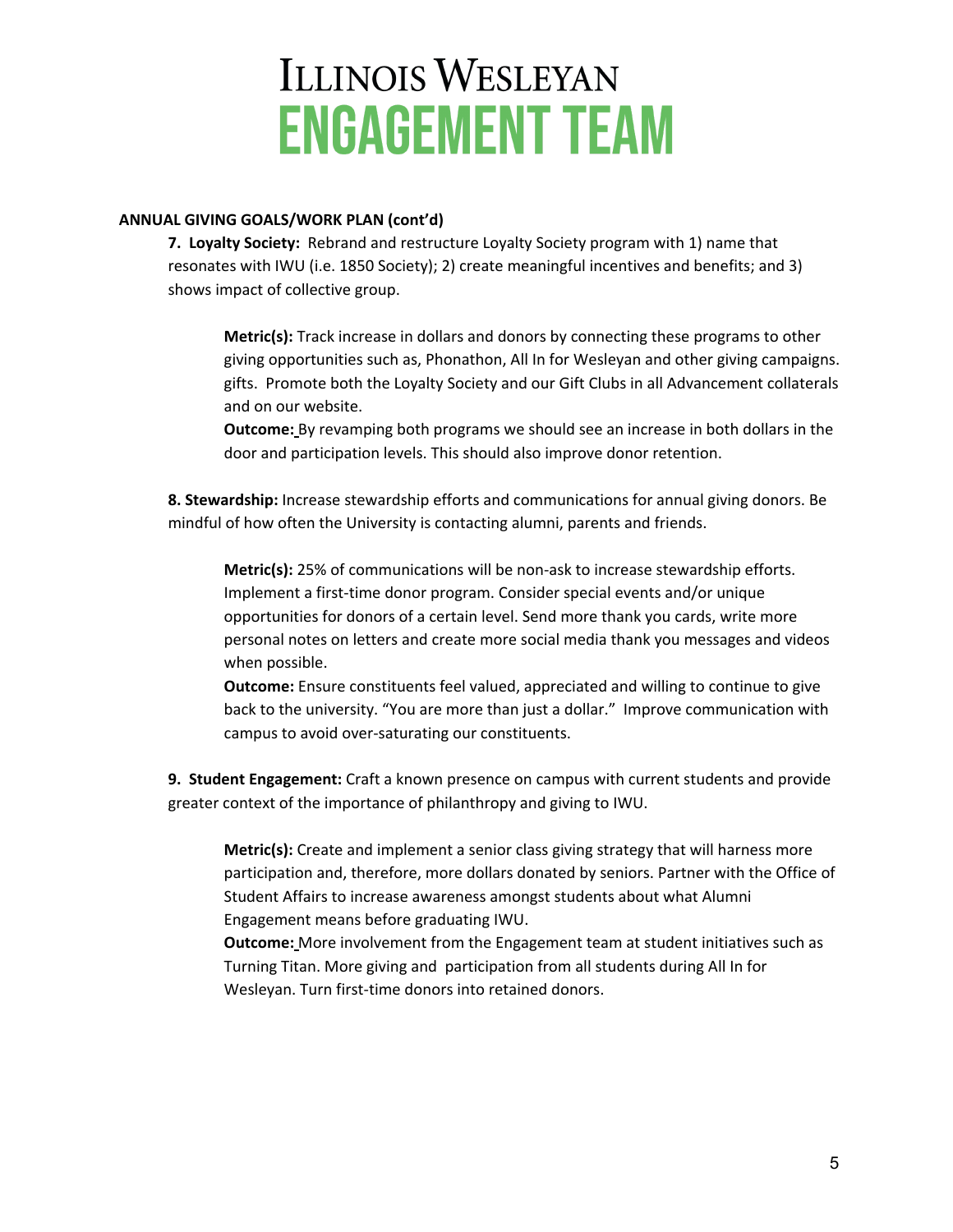#### **ALUMNI ENGAGEMENT GOALS/WORK PLAN (cont'd)**

**1. Events:** Create an experience for alumni events that provides relevant content, engages constituents and brands the University in the regions (developing specific goals for each region).

> **Metric(s):** Increase overall attendance by 20%, while attracting new alumni to the events.

**Outcome:** Higher event attendance will ideally lead to higher participation in volunteerism and giving.

**2. Volunteerism:** Increase and improve alumni volunteerism in key regions**.**

**Metric(s):** Develop at least 10 key regions and build regional committees to include at least 10 members, with defined roles and responsibilities (including photographer, young alumni focused, marketing, social media ambassador, diverse participation, venue scout, etc.).

**Outcome:** Volunteer engagement increases propensity to invest in University.

- **3. Affinity Groups:** Increase student connections with alumni, further develop committees and philanthropy within groups.
	- **a. Council for IWU Women:** Rebrand and improve marketing to attract a broader and more diverse audience (including students). **Metric(s):** Increase student connections by 4.5 points to 12% of women student population. Total women population in 2018 - 880. **Outcome:** Increased engagement by alumnae and students.
	- **b. International Alumni Network:** Continue to develop committee and activities to connect alumni to students, each other and the University. **Metric(s):** Increase volunteers from 2 to 10 with defined roles. **Outcome:** Increase connectivity and engagement from international alumni.
	- **c. Pride Alumni Network:** Increase number of volunteers and philanthropic efforts. **Metric(s):** Increase committee from 5 to 10 and scholarships from 2 to 3. **Outcome:** Increase engagement and philanthropic opportunities by LGBTQ+ and TGNC alumni.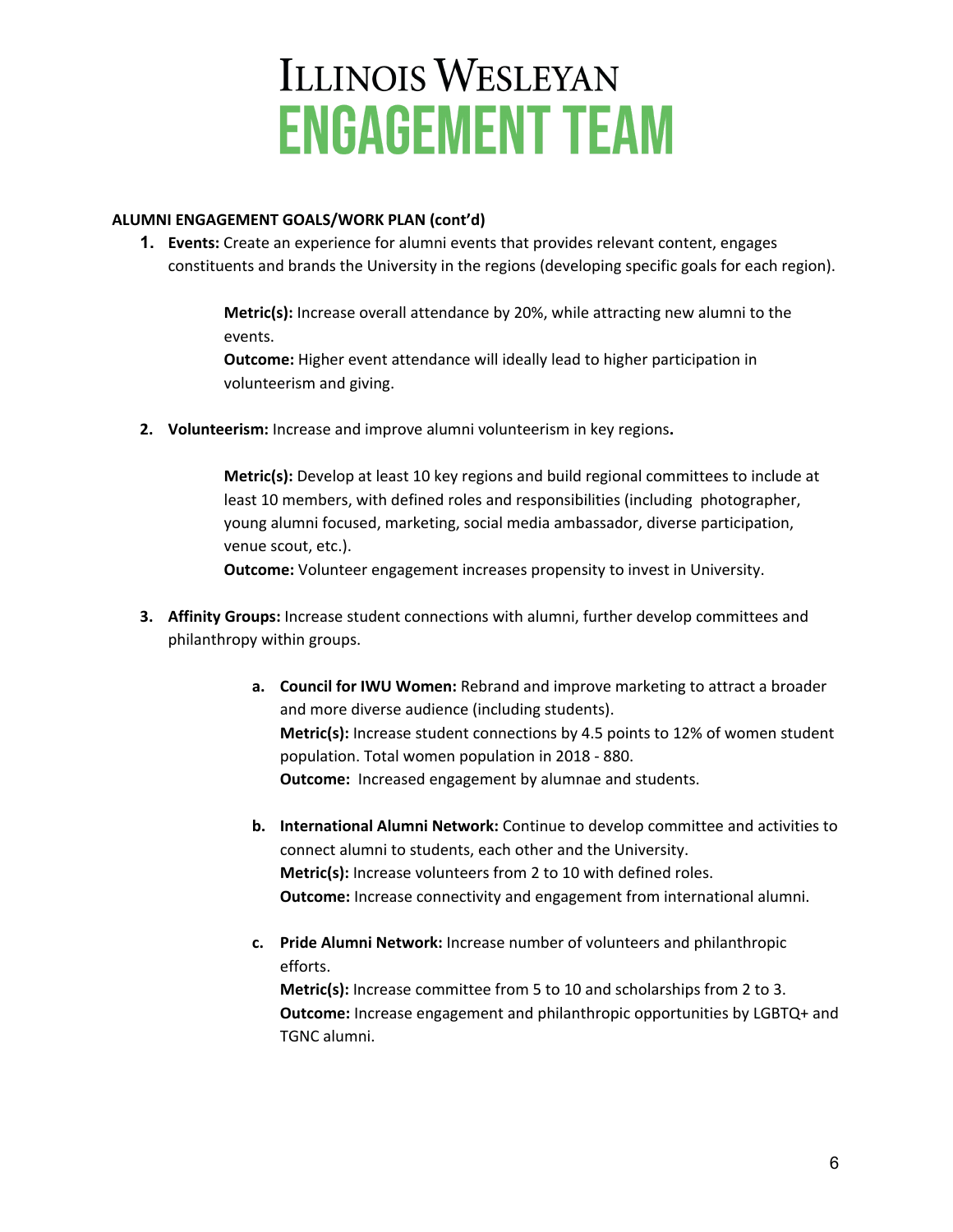#### **ALUMNI ENGAGEMENT GOALS/WORK PLAN (cont'd)**

**4. Student Engagement:** Introduce and promote engagement opportunities to current students through partnerships with Student Affairs and increased visibility of AE in student spaces.

> **Metric(s):** Establish baseline of AE/student connections and increase each year. **Outcome:** Increased engagement pre and post-graduation.

**5. Engaged Giving:** Promote giving in correlation with events (online and onsite).

**Metric(s):** Track methods of gift receipt - similar to appeal codes, find out which method is being utilized (i.e. 'Give Now' button, on-site event materials/envelopes, etc.). Track giving activity at events. **Outcome:** Increased overall giving from those who attend alumni events.

**6. Data:** Work with Operations to build functionality to produce accurate alumni engagement score.

> **Metric(s):** Add reporting tools to illustrate and measure engagement score. **Outcome:** Clear picture of strengths/weaknesses and how to better engage alumni.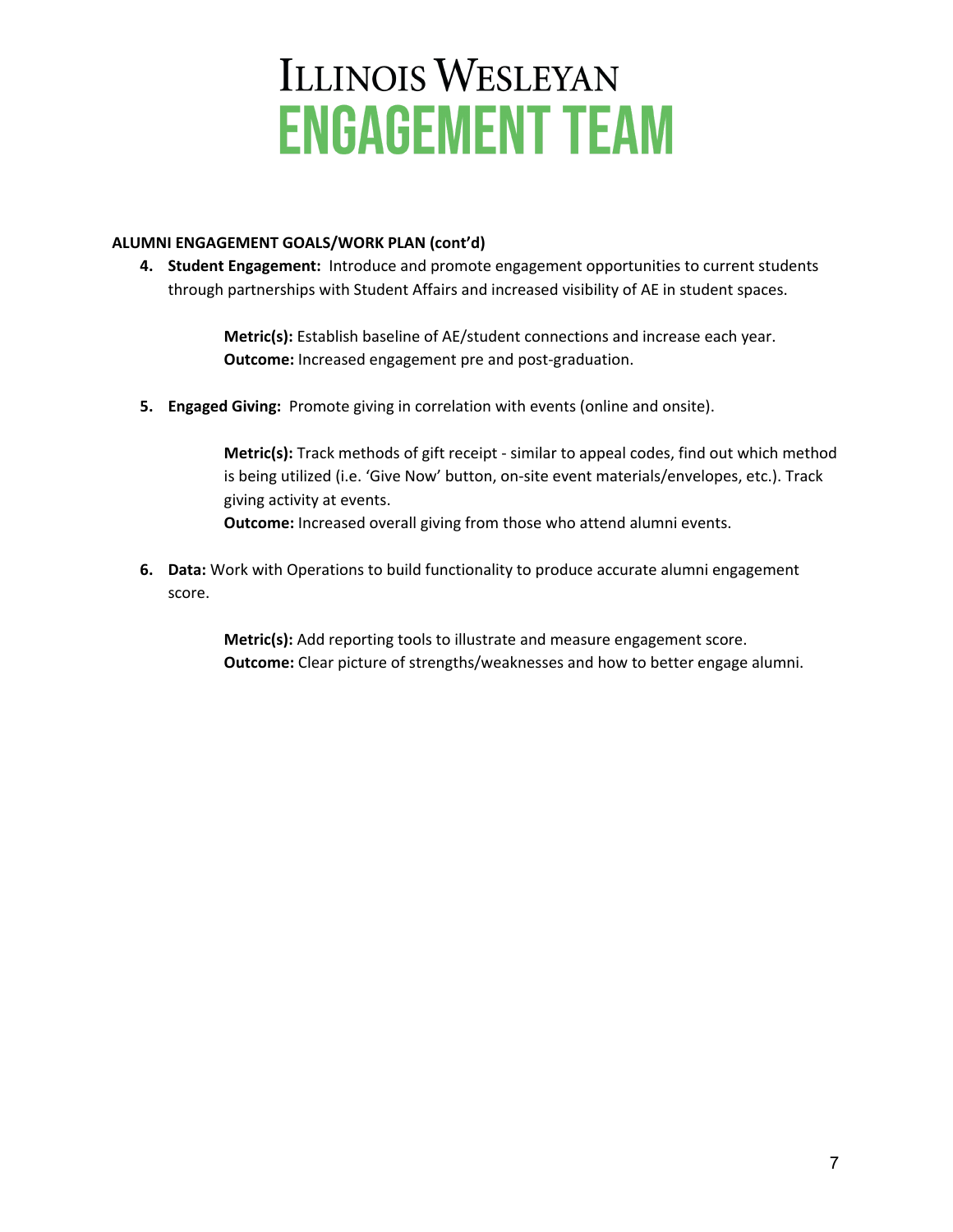#### **ENGAGEMENT COMMUNICATIONS GOALS/WORK PLAN**

- **1. GOAL:** Create and develop an engagement communications strategy for the Office of Advancement that incorporates a 'push-pull' (sharing and asking for information) methodology that encourages our constituents to engage in more creative and impactful ways.
	- **a. PURPOSE:** To provide consistent, high-quality internal and external messages reflecting the Illinois Wesleyan University Advancement Office mission, institutional identity, positioning, and strategic priorities. As well as maintain a strong connection of the IWU brand across all marketing materials representing IWU.
	- **b. TACTICS:**
		- i. Marketing and communication will funnel through the Assistant Director of Engagement Communications to overview writing content and/or editing materials via communications channels.
		- ii. Assistant Director of Engagement Communications will work closely with Advancement teams to develop creative and impactful materials
		- iii. Reviewing previous materials (design, layout, messaging) and analyzing constituent behavior (response, performance, indicators) to determine best 'practice' for upcoming projects.
		- iv. Acting as conduit for departmental awareness and collaboration of marketing communications, programs, and events to keep staff abreast, knowledgeable and on schedule for projects.
		- v. Creation of Alumni email newsletter, Philanthropy email newsletter, and template for departmental and affinity newsletters will conglomerate flow of information to constituents
	- **c. OUTCOME:** Providing Advancement staff with clarity of the role, how it supports operations and marketing for various programs, events and activities creating a holistic understanding of Advancement Communications.
	- **d. TIMEFRAME**: August 2019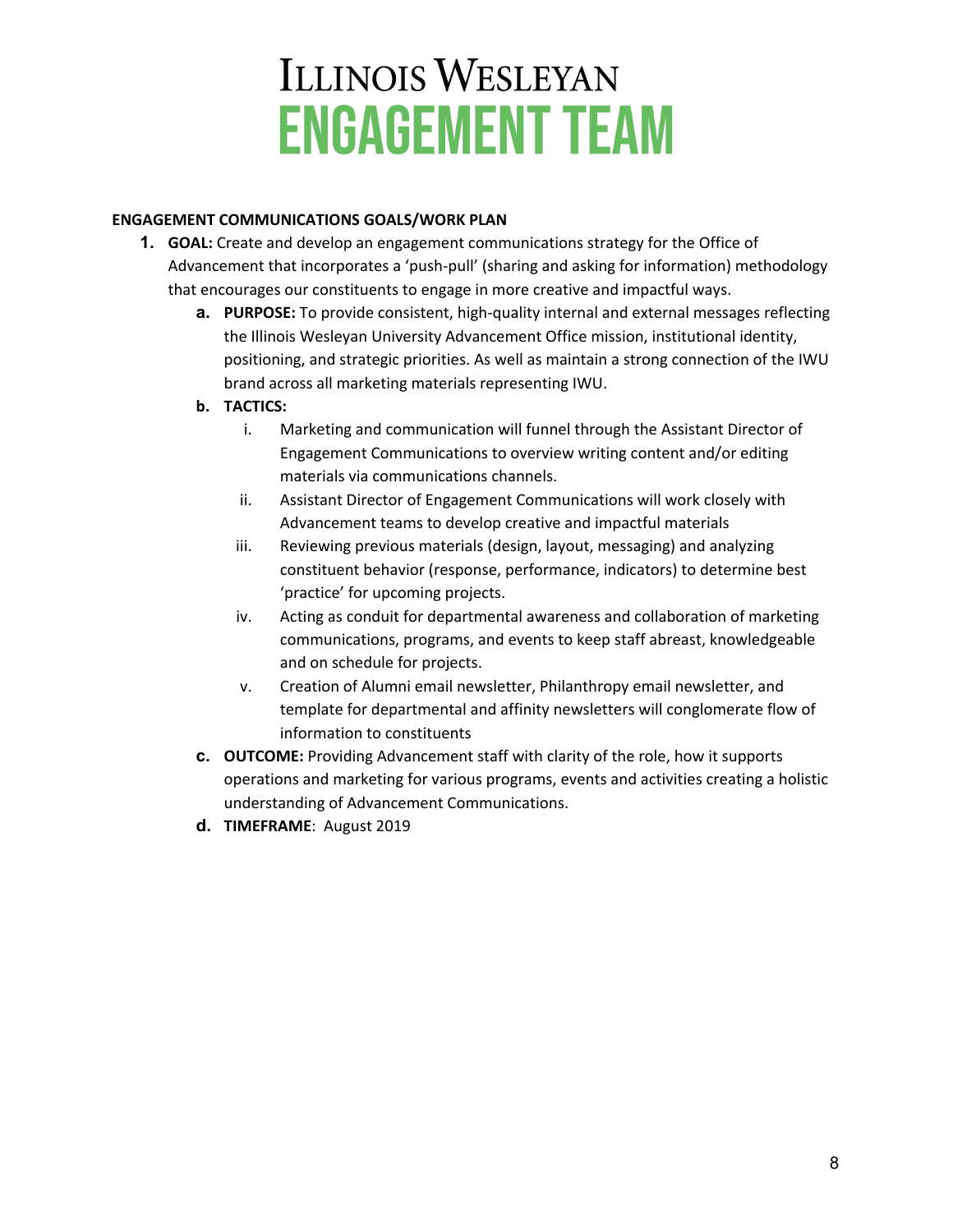#### **ENGAGEMENT COMMUNICATIONS GOALS/WORK PLAN (cont'd)**

- **2. GOAL:** Create a digital storehouse with a calendar and timeline for marketing communications enabling access to Advancement staff for ongoing review and updates.
	- **a. PURPOSE:** To be mindful of the volume and frequency of messages the Titan Community receives to ensure integrated and meaningful communication provoking an action or reaction.
	- **b. TACTICS**
		- **i.** *See GOAL (1).* Develop a viewable Google doc to be housed on Slate that is accessible at all times with members of the Advancement team.
		- **ii.** The FY20 Communication Plan and Calendar will include project names, team(s) responsible, segment types, donor types, communication channel(s), and any other special note.
	- **c. OUTCOME:** Providing all Advancement staff with a central location of all communications leaving our office and projected time frame as well as access to materials.
	- **d. TIMEFRAME**: September/October 2019
- **3. GOAL:** Review and revise department's web presence to ensure consistency in messaging and content.
	- **a. PURPOSE:** Effective and purposeful communication is essential to Illinois Wesleyan's success. Consistency among information found on the web ensures the confidence the Titan Community has in IWU and as well as protects the IWU brand.
	- **b. TACTICS:**
		- **i.** Search and Identify all URLs in relation to Advancement to be sure all URLs are still needed/active and determine updates/wish list.
		- **ii.** Research other Universities as a learning opportunity and ideas/strategies on word choice, style, layout, etc.
		- **iii.** List volunteer opportunities with link to form for participation and actively promote to alumni to increase engagement with current students and University
		- **iv.** Work with Affinity Groups to update web pages and other materials in support of programs and events.
	- **c. OUTCOME:** Consistent messaging and information will lead to unanimity and clarity from the Titan Community and create a better user experience.
	- **d. TIMELINE:** October/November 2019